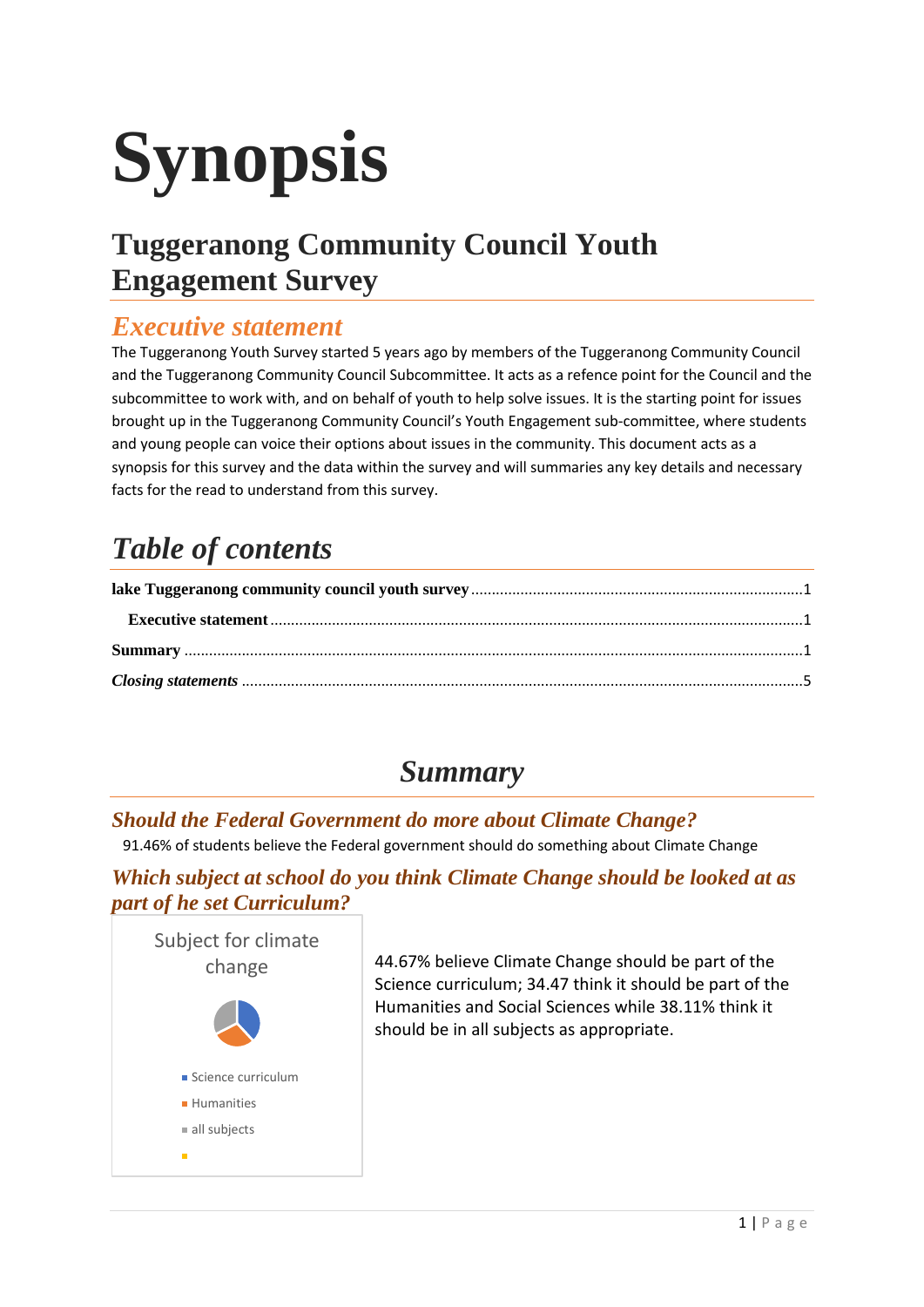#### *Which of the following ideas do you think we should prioritise to help reduce the effects of Climate Change?*

75% think conversion to renewable electricity and reducing waste should be the top priorities, others believe renewable transport and fuel are priorities as

#### *Should discussion on environmental issues at schools be a compulsory part of the Curriculum?*

68% believe Environmental issues should be a compulsory part of the curriculum.

#### *68% feel Environmental issues should be a compulsory part of the curriculum.*

90% feel cleaning up Lake Tuggeranong should be a priority to stop blue green algal outbreaks.

#### *What are some of the ways the community can help to clean up Lake Tuggeranong?*

64% feel educating people to stop leaves and litter going down the drain and more bins should be top priorities.

#### *Should all high school have a full-time qualitied career practitioner?*

75.6% felt all schools should have a d full time qualities careers practitioner while

#### *Has Covid directly influence your employment opportunities?* 49.6% said Covid has directly influenced their employment opportunities.

#### *Do you know what services ae around to help you gain employment?*



53.9% said they did not know what services around to help gain employment.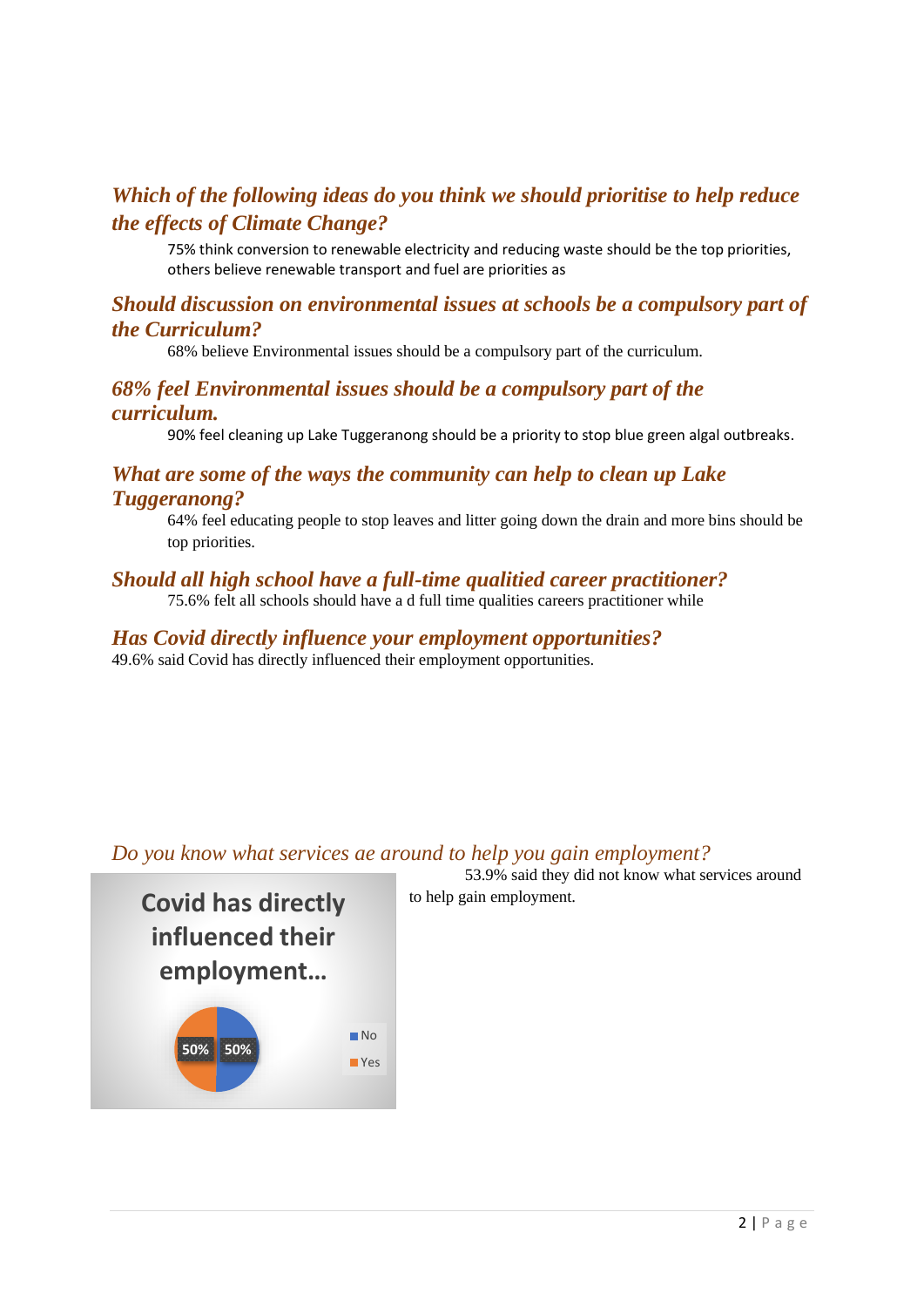

#### *Are there enough work experience/placement to enable you to decide what type of job you want?*

69% believe this is true.

#### *Has lockdown affected you or your peers in the following areas?*



#### *How have you been feeling?*



When asked how they were feeling 21% said great; 26% said mostly OK; 37% said OK but 0% said mostly not OK and 8%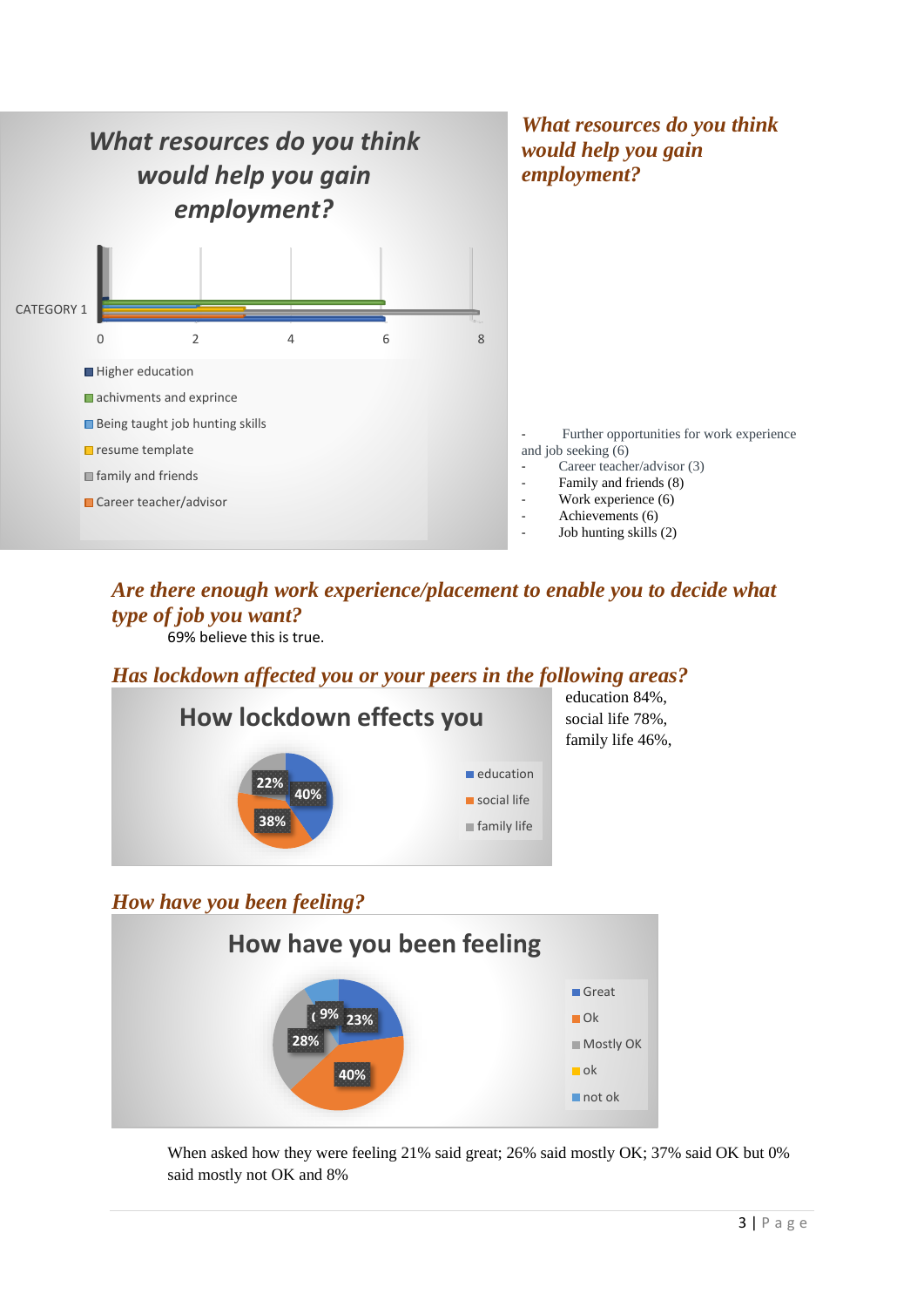#### *What have you been doing to support your mental Health?*

60% said taken on an activity; 49% said talked to someone and 16% said connected with mental health services

#### *What additional opportunities for activities/events/venues should there be for young people in Tuggeranong?*

72% wanted more events in Tuggeranong for young people; 37% wanted more place to go to and 23% wanted more sporting venues, more dance studios.



#### *How would you like to find out about opportunities to help plan/activities/events in Tuggeranong?*

81% said Instagram was their preferred means of communication; 41.18 said Facebook

#### *What are some of the places in Tuggeranong that need better lighting?*



Better lighting is needed at bus stops (28%), town centres 26%, bus interchange 24% and footpaths 22%

#### *What are some of the places in Tuggeranong that need better footpaths and/or bike paths?*

The places stated are collages, skate parks and bus stops around Tuggeranong

#### *Do you think there should be increased police presence in areas of identified concern?*

70% said there should be increased police presence.